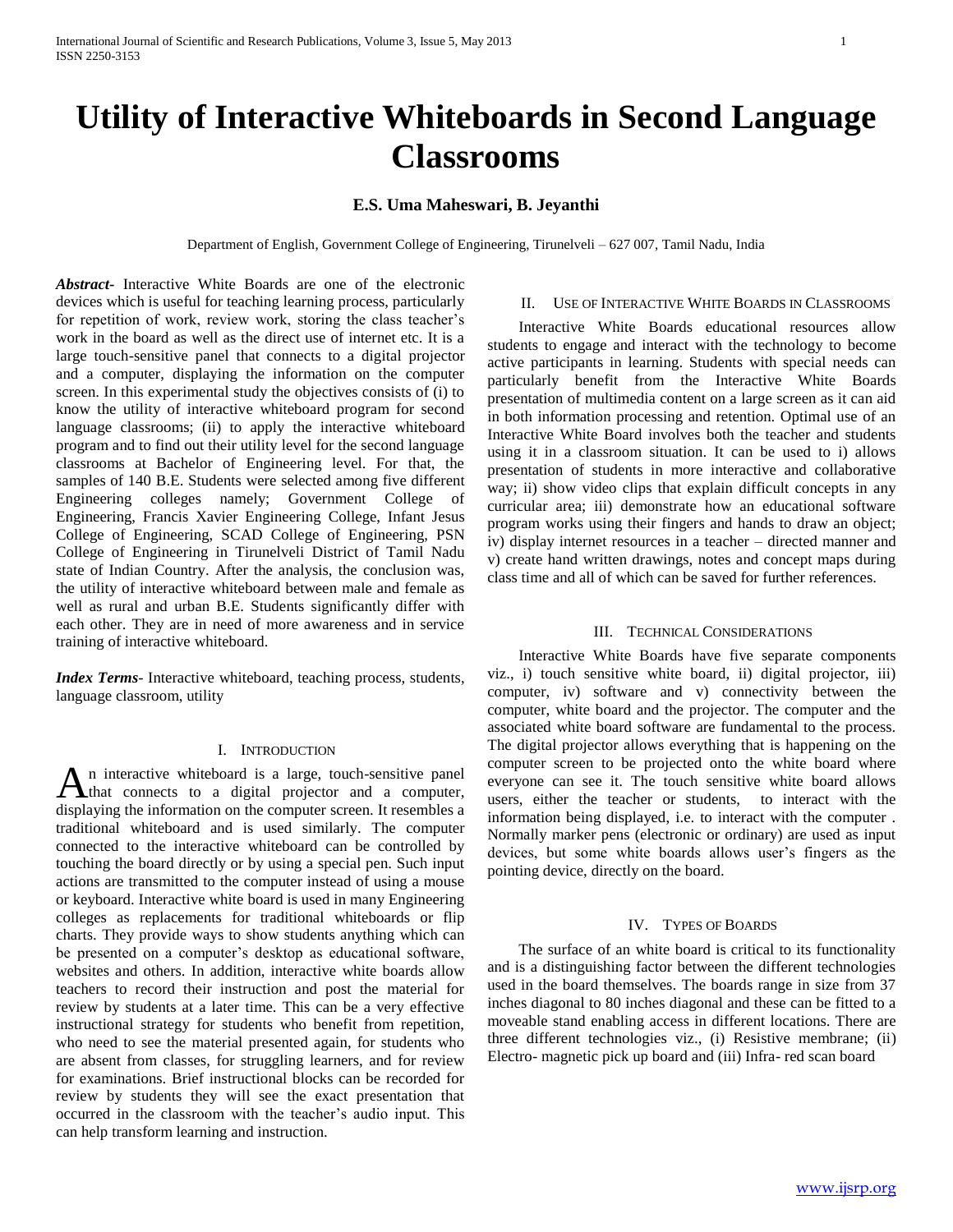# V. INDIAN CLASSROOMS WITH INTERACTIVE WHITE BOARD

 The impact of Interactive White Boards on teaching and learning enables teachers to demonstrate a wide range of concepts, while removing many if the time-consuming elements of writing on a traditional board. For instance, diagrams related to transcoding i.e. flow chart, bar chart, pie chart, can be easily drawn from the internet and annotated in real-time , increasing the pace of delivery and allowing more time for quality teaching. More important, however, is the transformational effects Interactive White Boards have had on learning. They appeal to different learning styles, and through the process of participation, they promote high levels of interaction, support links between learning episodes and encourage individuals to take ownership of their learning (Vijayakumar, 2012). It is clear from the research that to fully realize the benefits of Interactive White Boards must accompany the introduction of the technology. College teachers still differ vastly in their attitude and approach to implementing such technology (Senthilkumar, 2012).

 Those who are more enthusiastic about the Interactive White Board tend to embrace its use and want to explore the opportunities that it brings to the classroom. It is therefore important that college teachers are aware of the Interactive White Board training available, both face-to -face and online. In addition, regular access to Interactive White Boards is essential as it enables teachers to practice their skills and become confident users of the technology. Similarly, providing access to software outside the classroom makes it far easier for teachers to prepare lesson content and explore its versatility (University of Stockholm, 2006).

 Furthermore, as Interactive White Board use continues to evolve, the technology is increasingly being seen as a hub to which we can attach additional solutions. A technology that is providing particularly popular is Learner Response Systems, which allows individual students to participate through handheld devices and provides teachers with instant insight into their understanding. There is also a growing interest in visual presenters, which enable teachers to capture, display and annotate still and moving images.

#### VI. OBJECTIVES AND HYPOTHESIS OF THE STUDY

 The objectives of the study are i) to know the utility of Interactive White Board program for second language classrooms; ii) to apply the Interactive White Board program and to find out their utility level for the second languages classrooms at Bachelor of Engineering level. The hypothesis of the study are ; i) there is significant difference between the utility of Interactive White Board for B.E Students with respect to the gender and ii) there is a significant difference between the utility of Interactive White Boards for B.E Students with respect to their locality.

#### VII. SAMPLE FOR THE STUDY

 Explorative method was adopted with the convenience sampling size of 100 B.E Students were selected among 5 different Engineering Colleges namely: 1. Government College of Engineering 2. Francis Xavier Engineering College 3. Infant Jesus College of Engineering 4. Scad College of Engineering 5. PSN College of Enginering in Tirunelveli district of Tamilnadu state of Indian country.

## VIII. METHODOLOGY OF THE STUDY

 For this research a second language class teaching was conducted by the investigator through Interactive White Board method and to explain the different uses with demonstrations. An utility of Interactive White Board questionnaire was prepared with four point scale by the investigator and that was found that with face validity and reliability (0.81) with 15 statements asking of Strongly Agree (SA), Agree (A); Dis Agree (DA) and Strongly Dis Agree (SDA). Two hours second language lecture was discussed through Interactive White Board and the questionnaire was distributed to the group of students and to collect it. The collected data was scored as 4 of SA, 3 for A, 2 for DA and for 1 for SDA and then interpreted with Mean, S.D. and 't' test through Statistical Package for Social Sciences (SPSS Ver. 19.0) and it explained in table-1 and the questionnaire was attached in Appendix

## **Table -1 : Uitlity of Interactive White Board of B.E Students (Gender wise)**

| Variable                 | Strength                                  | Mean | C <sub>0</sub><br>ນ.ມ. | 't' value |
|--------------------------|-------------------------------------------|------|------------------------|-----------|
| Male                     | 70                                        |      | $72^{\circ}$           | 7.138     |
| Female                   | 7ſ                                        |      | 1.581                  |           |
| $\cdot$ $\sim$<br>$\sim$ | $\sim$ $\sim$ $\sim$ $\sim$ $\sim$ $\sim$ |      |                        |           |

Significant at 0.05 level

The table  $-1$ , explains the utility of Interactive White Board between the Engineering students according to their gender wise. The acquire 't' value (7.138) is greater than the tabulated 't' value (1.97 at 0.05 level) and the acquired 't' value is significant. Hence, the utility of Interactive White Board between male and female Engineering Students are significantly differ each other.

**Table – 2: Utility of Interactive White Boards of B.E Students (Locality wise)**

| Variable                           | Strength | Mean | S.D.  | 't' value |  |
|------------------------------------|----------|------|-------|-----------|--|
| Rural                              | 70       |      | 1.501 | 8.323     |  |
| Urban                              | 70       |      | 1.338 |           |  |
| $C_{ion}$ from $\alpha$ 0.05 lavel |          |      |       |           |  |

Significant at 0.05 level

The table  $-2$ , explains the utility of Interactive White Board between the Engineering Students according to their locality wise. The acquired 't' value (8.323) is greater than the tabulated 't' value (1.97 at 0.05 level) which is significant. Hence the utility of Interactive White Boards scoring between rural and urban Engineering students are significantly differ each other.

 The findings of the study are : i) Interactive White Board program is differ utilization in students learning in second language classrooms at B.E level either in gender wise and in locality wise; ii) Interactive White Board program is effective in teacher education program and it improved competencies of the particular subject (English) and learning approach; iii) Interactive